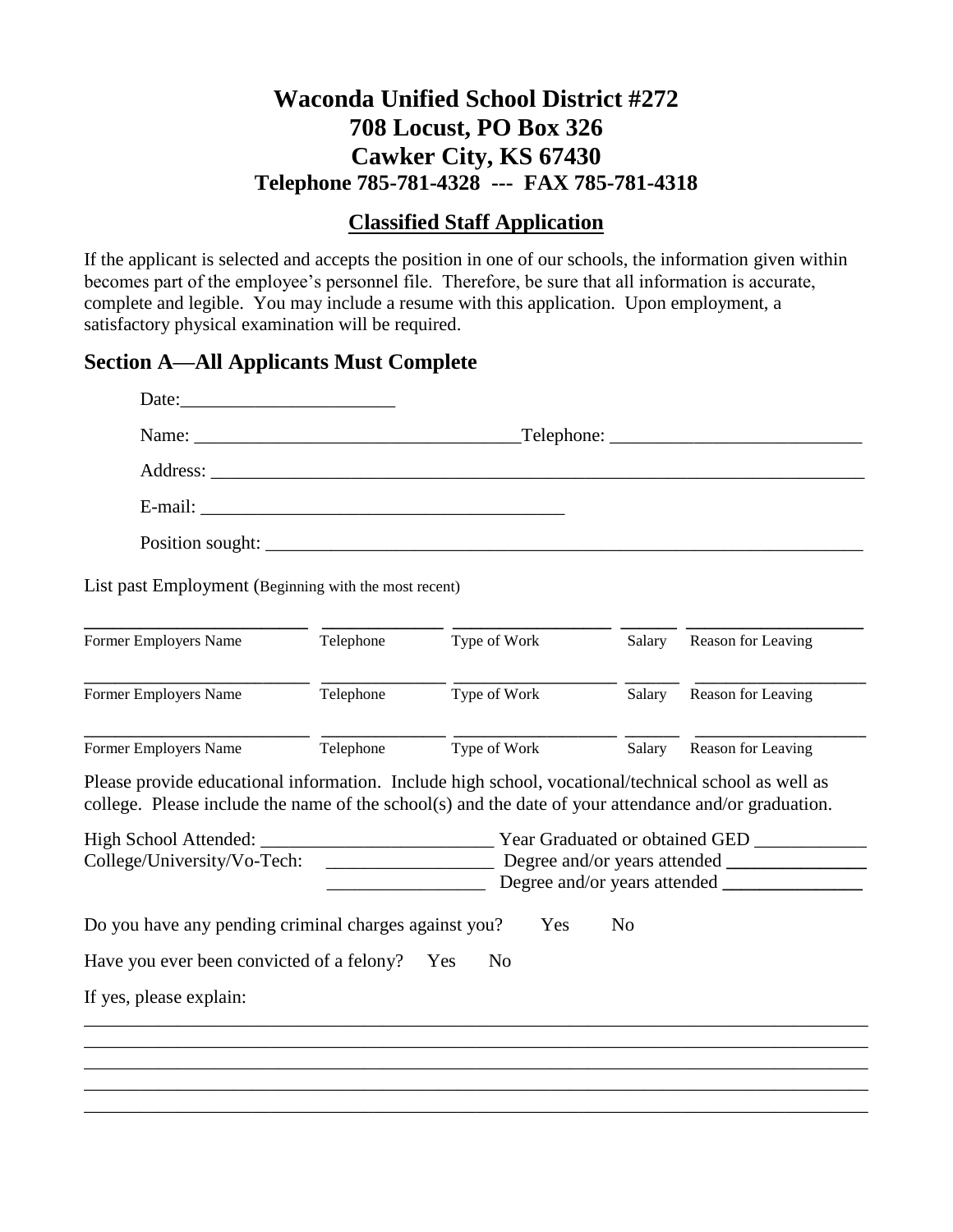List three references (unrelated to you) including phone numbers and how you know each person: **(This application will be considered incomplete without this information)**

| Reference Name | <b>Phone Number</b> | How you know this person |
|----------------|---------------------|--------------------------|
| Reference Name | <b>Phone Number</b> | How you know this person |
| Reference Name | <b>Phone Number</b> | How you know this person |

## **Section B – Only Fill out Section(s) for which you are applying**

#### *For Coaching Applicants*

Past experience with students/young adults (scouts, camp, church, etc.) What piqued your interest in coaching?

\_\_\_\_\_\_\_\_\_\_\_\_\_\_\_\_\_\_\_\_\_\_\_\_\_\_\_\_\_\_\_\_\_\_\_\_\_\_\_\_\_\_\_\_\_\_\_\_\_\_\_\_\_\_\_\_\_\_\_\_\_\_\_\_\_\_\_\_\_\_\_\_\_\_\_\_\_\_ \_\_\_\_\_\_\_\_\_\_\_\_\_\_\_\_\_\_\_\_\_\_\_\_\_\_\_\_\_\_\_\_\_\_\_\_\_\_\_\_\_\_\_\_\_\_\_\_\_\_\_\_\_\_\_\_\_\_\_\_\_\_\_\_\_\_\_\_\_\_\_\_\_\_\_\_\_\_

Please list any personal experience in extracurricular activities (Sports, Theatre, Debate, etc.)

\_\_\_\_\_\_\_\_\_\_\_\_\_\_\_\_\_\_\_\_\_\_\_\_\_\_\_\_\_\_\_\_\_\_\_\_\_\_\_\_\_\_\_\_\_\_\_\_\_\_\_\_\_\_\_\_\_\_\_\_\_\_\_\_\_\_\_\_\_\_\_\_\_\_\_\_\_\_

\_\_\_\_\_\_\_\_\_\_\_\_\_\_\_\_\_\_\_\_\_\_\_\_\_\_\_\_\_\_\_\_\_\_\_\_\_\_\_\_\_\_\_\_\_\_\_\_\_\_\_\_\_\_\_\_\_\_\_\_\_\_\_\_\_\_\_\_\_\_\_\_\_\_\_\_\_\_ \_\_\_\_\_\_\_\_\_\_\_\_\_\_\_\_\_\_\_\_\_\_\_\_\_\_\_\_\_\_\_\_\_\_\_\_\_\_\_\_\_\_\_\_\_\_\_\_\_\_\_\_\_\_\_\_\_\_\_\_\_\_\_\_\_\_\_\_\_\_\_\_\_\_\_\_\_\_ \_\_\_\_\_\_\_\_\_\_\_\_\_\_\_\_\_\_\_\_\_\_\_\_\_\_\_\_\_\_\_\_\_\_\_\_\_\_\_\_\_\_\_\_\_\_\_\_\_\_\_\_\_\_\_\_\_\_\_\_\_\_\_\_\_\_\_\_\_\_\_\_\_\_\_\_\_\_

 $\mathcal{L}_\mathcal{L} = \{ \mathcal{L}_\mathcal{L} = \{ \mathcal{L}_\mathcal{L} = \{ \mathcal{L}_\mathcal{L} = \{ \mathcal{L}_\mathcal{L} = \{ \mathcal{L}_\mathcal{L} = \{ \mathcal{L}_\mathcal{L} = \{ \mathcal{L}_\mathcal{L} = \{ \mathcal{L}_\mathcal{L} = \{ \mathcal{L}_\mathcal{L} = \{ \mathcal{L}_\mathcal{L} = \{ \mathcal{L}_\mathcal{L} = \{ \mathcal{L}_\mathcal{L} = \{ \mathcal{L}_\mathcal{L} = \{ \mathcal{L}_\mathcal{$ 

Please list any training, certifications, workshops attended in reference to coaching.

#### *For Clerical Applicants*

Please list any bookkeeping, accounting or student information training/experience you have.

Please list any computer experience you have that might be pertinent to this position. (ex: Google forms, Microsoft Excel,Word, Power Point, etc.)

\_\_\_\_\_\_\_\_\_\_\_\_\_\_\_\_\_\_\_\_\_\_\_\_\_\_\_\_\_\_\_\_\_\_\_\_\_\_\_\_\_\_\_\_\_\_\_\_\_\_\_\_\_\_\_\_\_\_\_\_\_\_\_\_\_\_\_\_\_\_\_\_\_\_\_\_\_\_

\_\_\_\_\_\_\_\_\_\_\_\_\_\_\_\_\_\_\_\_\_\_\_\_\_\_\_\_\_\_\_\_\_\_\_\_\_\_\_\_\_\_\_\_\_\_\_\_\_\_\_\_\_\_\_\_\_\_\_\_\_\_\_\_\_\_\_\_\_\_\_\_\_\_\_\_\_\_ \_\_\_\_\_\_\_\_\_\_\_\_\_\_\_\_\_\_\_\_\_\_\_\_\_\_\_\_\_\_\_\_\_\_\_\_\_\_\_\_\_\_\_\_\_\_\_\_\_\_\_\_\_\_\_\_\_\_\_\_\_\_\_\_\_\_\_\_\_\_\_\_\_\_\_\_\_\_

 $\mathcal{L}_\text{max}$  , and the set of the set of the set of the set of the set of the set of the set of the set of the set of the set of the set of the set of the set of the set of the set of the set of the set of the set of the

 $\mathcal{L}_\mathcal{L} = \{ \mathcal{L}_\mathcal{L} = \{ \mathcal{L}_\mathcal{L} = \{ \mathcal{L}_\mathcal{L} = \{ \mathcal{L}_\mathcal{L} = \{ \mathcal{L}_\mathcal{L} = \{ \mathcal{L}_\mathcal{L} = \{ \mathcal{L}_\mathcal{L} = \{ \mathcal{L}_\mathcal{L} = \{ \mathcal{L}_\mathcal{L} = \{ \mathcal{L}_\mathcal{L} = \{ \mathcal{L}_\mathcal{L} = \{ \mathcal{L}_\mathcal{L} = \{ \mathcal{L}_\mathcal{L} = \{ \mathcal{L}_\mathcal{$ \_\_\_\_\_\_\_\_\_\_\_\_\_\_\_\_\_\_\_\_\_\_\_\_\_\_\_\_\_\_\_\_\_\_\_\_\_\_\_\_\_\_\_\_\_\_\_\_\_\_\_\_\_\_\_\_\_\_\_\_\_\_\_\_\_\_\_\_\_\_\_\_\_\_\_\_\_\_ \_\_\_\_\_\_\_\_\_\_\_\_\_\_\_\_\_\_\_\_\_\_\_\_\_\_\_\_\_\_\_\_\_\_\_\_\_\_\_\_\_\_\_\_\_\_\_\_\_\_\_\_\_\_\_\_\_\_\_\_\_\_\_\_\_\_\_\_\_\_\_\_\_\_\_\_\_\_

List any public relationship experience you have that would be helpful as the first point of contact.\_\_\_\_\_\_\_\_\_\_\_\_\_\_\_\_\_\_\_\_\_\_\_\_\_\_\_\_\_\_\_\_\_\_\_\_\_\_\_\_\_\_\_\_\_\_\_\_\_\_\_\_\_\_\_\_\_\_\_\_\_\_\_\_\_\_\_\_\_\_\_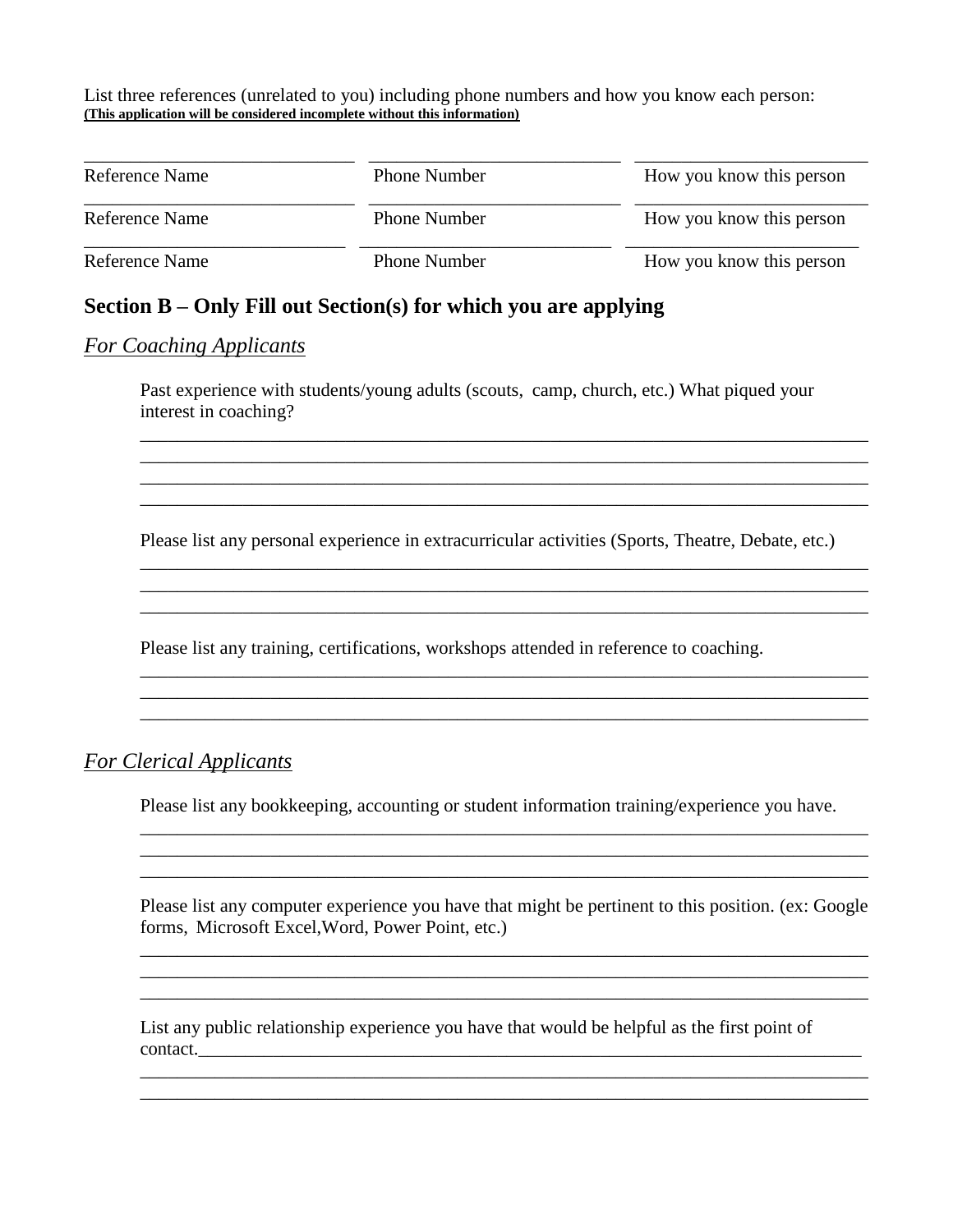### For Paraprofessional or Teacher Aide Applicants

Do you have any experience working with children/young adults (scouts, camp, church, etc.) 

<u> 1989 - Andrea San Andrea San Andrea San Andrea San Andrea San Andrea San Andrea San Andrea San Andrea San Andr</u>

What experience do you have helping others in group settings or on a one to one basis?

<u> 1989 - Johann John Stone, markin sanat masjid asl a shekara ta 1989 - An tsarat masjid asl a shekara ta 198</u>

What interests you about becoming a para/teacher aide?

#### **For Bus/Transportation Applicants**

| Do you currently hold a CDL? Yes No                                           |  |
|-------------------------------------------------------------------------------|--|
| If no, would you be willing to obtain one?<br>Yes No                          |  |
| Do you have a current Medical Examiner's Certificate? Yes No                  |  |
| If no, would you be willing to obtain one?<br>Yes No                          |  |
| Has your license ever been suspended/revoked?<br><b>Yes</b><br>N <sub>0</sub> |  |
|                                                                               |  |

If yes, give details (reason, year, state, etc.):

Have you ever had an accident resulting in death or serious injury? Yes No If yes, give details:

<u> 1989 - Johann Stoff, amerikansk politik (f. 1989)</u>

and the control of the control of the control of the control of the control of the control of the control of the

and the control of the control of the control of the control of the control of the control of the control of the

Do you have any pending moving traffic violations? Yes No

If yes, give details:

List driving experience including license number: